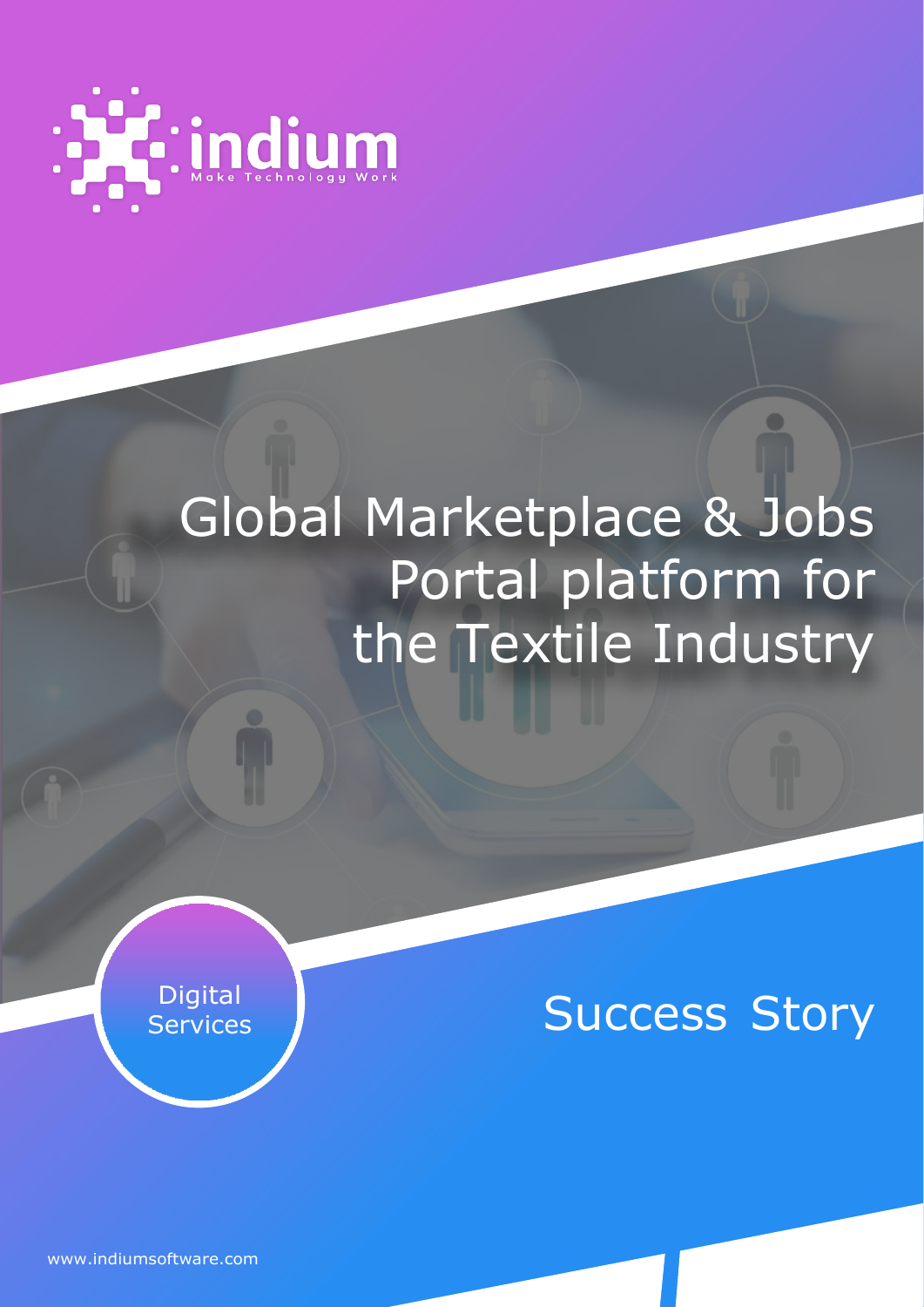## About Client

The client is a leading player in the textile industry providing a wide range of solutions around manufacturing advisory/ inspections, machinery sourcing, including plant rehabilitation - dismantling, packing, shipping, reinstallation and commissioning, etc.

# Project Overview

Indium developed a greenfield platform which helped the client to digitize the Buying and Selling process of Textile Machinery, along with an industry-specific job portal for the candidates & recruiters of the textile industry.

# Business Requirement

- Build a Global Digital Solution for the Textile industry, which allows all industry stakeholders and professionals to come together in an organized, transparent fashion
- Create a go-to Jobs Platform, Professional Network & Community for the textile industry professionals, thought leaders & freelancers
- Facilitate and streamline the trade of used & refurbished textile machinery

# Solution

#### **Used-Machinery Trade:**

- Designed and developed a marketplace with features like: Create professional profiles (individuals & companies), Search for people & companies, 1-1 Chat, Follow/ Unfollow people, Share via social media, Integration with Jobs/ Trade, Notifications, etc.
- The platform's Used Machinery management modules incorporated features like AFS/ Enquiry Search, Post AFS/ Enquiry, Attach Enquiry/ AFS, Chat with Seller/ Buyer, View Seller/ Buyer's profile, Dashboards, etc.

#### **Jobs Portal:**

- Developed a Job portal specific to the textileindustry, with capabilities to Search, Save, & Apply for Jobs, Search for Candidates, Post/ Manage Jobs, Messaging between Applicant/ Recruiter, Applicant tracking, Social media integration, Dashboards, etc.
- **Improved** user-friendliness and data categorization through advanced dynamic search, filter, and sorting capabilities.

# AWS Challenges Overcome

- **For a global deployment, including in China, the** cross-border connectivity/ latency issues, data residency requirements, along with Chinaspecific compliance and standards created a unique challenge
- **Indium worked with the client to design an** architecture that would enable seamless data availability with minimal latency across all regions, including China. This involved creating a separate entity in China along with setting up a separate AWS cluster in China to deal with the regulatory compliance aspects.

# Business Impact

- Created a first-of-its-kind global platform to buy and sell textile machinery without disenfranchising the facilitators and agents that enable the trade.
- Developed a first-of-its-kind industry-focused jobs platform with global professional network, to connect Professionals, Thought Leaders, FreeLancers, Technician, Specialist, etc. in the Textile industry.
- Zero latency, seamless data architecture connecting global users, including the China market.

**Business Application Development** 

Domain Textile

### Tools

ReactJS, React Native, Python with Django framework, Amazon Aurora

# **Key Highlights**

First-of-its-kind global platform to buy and sell textile machinery

A pioneering textile industry-focused jobs platform with global professional network